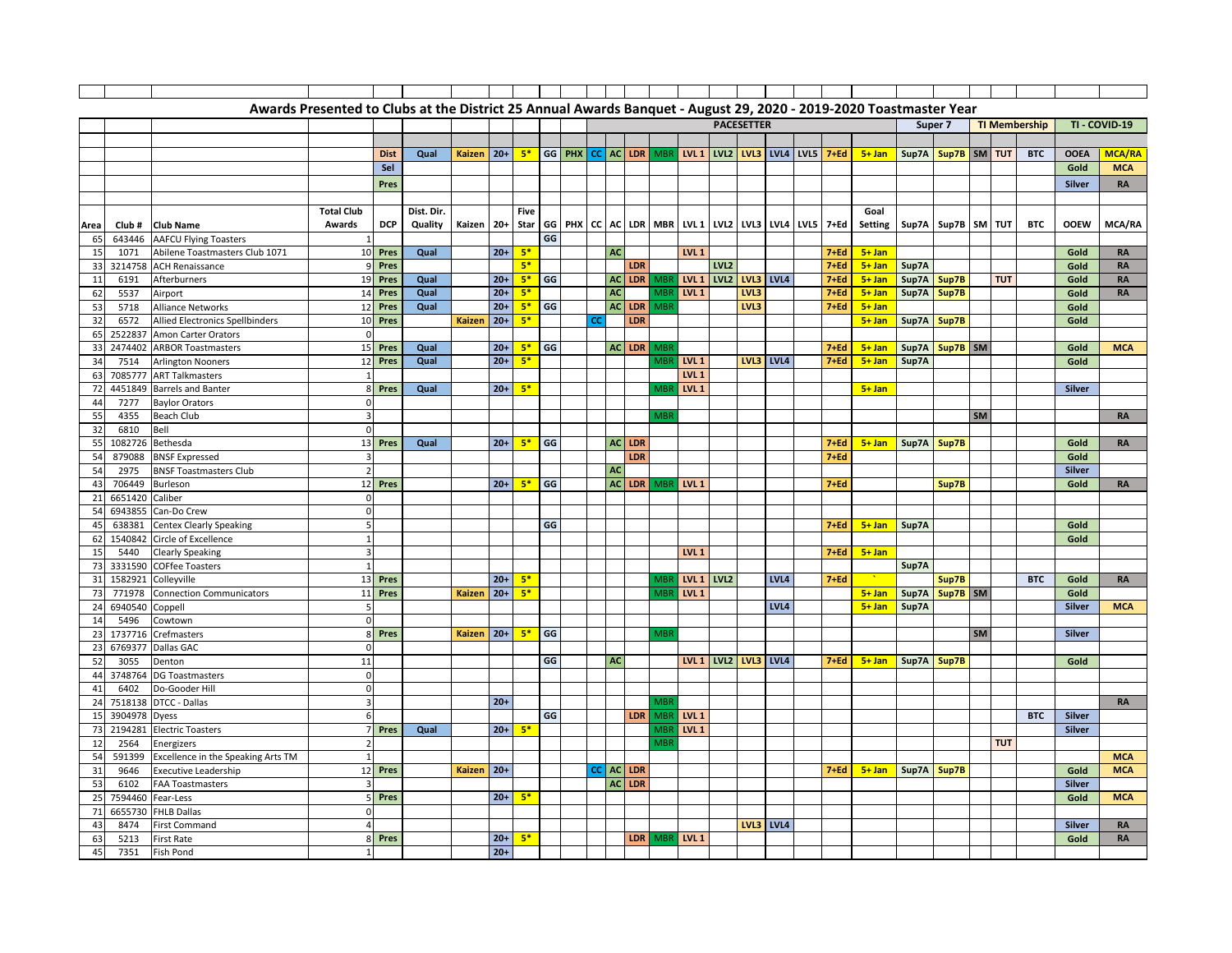| Awards Presented to Clubs at the District 25 Annual Awards Banquet - August 29, 2020 - 2019-2020 Toastmaster Year |                 |                                       |                          |             |            |               |       |      |    |                              |  |           |            |            |                                                                                  |                   |                                |                  |          |           |       |                  |               |                      |               |            |  |
|-------------------------------------------------------------------------------------------------------------------|-----------------|---------------------------------------|--------------------------|-------------|------------|---------------|-------|------|----|------------------------------|--|-----------|------------|------------|----------------------------------------------------------------------------------|-------------------|--------------------------------|------------------|----------|-----------|-------|------------------|---------------|----------------------|---------------|------------|--|
|                                                                                                                   |                 |                                       |                          |             |            |               |       |      |    |                              |  |           |            |            |                                                                                  | <b>PACESETTER</b> |                                |                  |          |           |       | Super 7          |               | <b>TI Membership</b> | TI - COVID-19 |            |  |
|                                                                                                                   |                 |                                       |                          |             |            |               |       |      |    |                              |  |           |            |            |                                                                                  |                   |                                |                  |          |           |       |                  |               |                      |               |            |  |
|                                                                                                                   |                 |                                       |                          | <b>Dist</b> |            | <b>Kaizen</b> |       |      |    |                              |  |           |            |            |                                                                                  |                   |                                |                  |          |           |       |                  |               |                      |               |            |  |
|                                                                                                                   |                 |                                       |                          |             | Qual       |               | $20+$ | $5*$ |    | GG   PHX CC   AC   LDR   MBR |  |           |            |            |                                                                                  |                   | LVL 1 LVL2 LVL3 LVL4 LVL5 7+Ed |                  |          | $5 + Jan$ | Sup7A | Sup7B            | <b>SM</b> TUT | <b>BTC</b>           | <b>OOEA</b>   | MCA/RA     |  |
|                                                                                                                   |                 |                                       |                          | Sel         |            |               |       |      |    |                              |  |           |            |            |                                                                                  |                   |                                |                  |          |           |       |                  |               |                      | Gold          | <b>MCA</b> |  |
|                                                                                                                   |                 |                                       |                          | Pres        |            |               |       |      |    |                              |  |           |            |            |                                                                                  |                   |                                |                  |          |           |       |                  |               |                      | <b>Silver</b> | <b>RA</b>  |  |
|                                                                                                                   |                 |                                       |                          |             |            |               |       |      |    |                              |  |           |            |            |                                                                                  |                   |                                |                  |          |           |       |                  |               |                      |               |            |  |
|                                                                                                                   |                 |                                       | <b>Total Club</b>        |             | Dist. Dir. |               |       | Five |    |                              |  |           |            |            |                                                                                  |                   |                                |                  |          | Goal      |       |                  |               |                      |               |            |  |
| Area                                                                                                              |                 | Club # Club Name                      | Awards                   | <b>DCP</b>  | Quality    | Kaizen 20+    |       |      |    |                              |  |           |            |            | Star   GG   PHX   CC   AC   LDR   MBR   LVL 1   LVL2   LVL3   LVL4   LVL5   7+Ed |                   |                                |                  |          | Setting   | Sup7A | Sup7B   SM   TUT |               | BTC                  | <b>OOEW</b>   | MCA/RA     |  |
| 65                                                                                                                | 4370            | <b>Flagship Speakers</b>              | 11                       | Pres        | Qual       |               | $20+$ | $5*$ |    |                              |  |           |            |            |                                                                                  |                   | LVL3 LVL4                      |                  | $7 + Ed$ | $5+$ Jan  |       |                  | <b>TUT</b>    |                      | Gold          |            |  |
| 22                                                                                                                |                 | 1476720 Flower Mound                  | 11                       | Pres        | Qual       |               | $20+$ | $5*$ |    |                              |  |           |            | <b>MBR</b> | LVL 1 LVL2 LVL3                                                                  |                   |                                |                  |          | $5+$ Jan  | Sup7A |                  |               |                      | <b>Silver</b> |            |  |
| 44                                                                                                                |                 | 4618692 FMC Flow Masters              | $\mathbf{0}$             |             |            |               |       |      |    |                              |  |           |            |            |                                                                                  |                   |                                |                  |          |           |       |                  |               |                      |               |            |  |
| 34                                                                                                                |                 | 1378170 Fort Worth Project Management | $\overline{7}$           |             |            |               |       |      |    |                              |  |           |            |            |                                                                                  |                   |                                | <b>LVL4 LVL5</b> |          | $5+$ Jan  | Sup7A | Sup7B            |               |                      | <b>Silver</b> | <b>RA</b>  |  |
| 23                                                                                                                |                 | 7263494 Freddie Mac Voices            | $\mathbf 0$              |             |            |               |       |      |    |                              |  |           |            |            |                                                                                  |                   |                                |                  |          |           |       |                  |               |                      |               |            |  |
| 11                                                                                                                |                 | 6480015 GM Financial Burnett          | 8                        |             |            |               |       |      | GG |                              |  |           | LDR        | <b>MBI</b> |                                                                                  |                   | LVL3 LVL4                      |                  | $7 + Ed$ | $5 + Jan$ |       | Sup7B            |               |                      |               |            |  |
| 35                                                                                                                |                 | 2380794 GMFinancial                   | $6 \overline{6}$         |             |            |               |       |      |    |                              |  | <b>AC</b> | <b>LDR</b> | <b>MBF</b> |                                                                                  |                   |                                |                  |          | $5+$ Jan  | Sup7A |                  |               |                      | Gold          |            |  |
| 62                                                                                                                | 5297            | Golden Triangle                       |                          | 7 Pres      |            | Kaizen   20+  |       | $5*$ |    |                              |  |           | <b>LDR</b> | <b>MBI</b> |                                                                                  |                   |                                |                  |          |           |       |                  |               |                      | Gold          |            |  |
| 23                                                                                                                | 1912            | Grace                                 | $\overline{3}$           |             |            |               |       |      |    |                              |  |           |            |            |                                                                                  |                   |                                |                  | $7 + Ed$ |           |       |                  |               |                      | Gold          | <b>MCA</b> |  |
| 35                                                                                                                |                 | 7173767 Grand Orators                 |                          | 6 Pres      |            |               | $20+$ |      |    |                              |  |           |            |            | LVL <sub>1</sub>                                                                 |                   |                                |                  | $7 + Ed$ |           |       |                  |               |                      | Gold          | <b>RA</b>  |  |
| 44                                                                                                                |                 | 676842 Heart of Texas Bridge Gappers  | 5                        |             |            |               |       |      |    |                              |  |           |            |            |                                                                                  | LVL3              |                                |                  | $7 + Ed$ | $5+$ Jan  |       | Sup7B            |               |                      | Gold          |            |  |
| 32                                                                                                                |                 | 3332446 Highway To Excellence         | 12                       | Pres        | Qual       |               | $20+$ |      | GG |                              |  |           | AC LDR     |            |                                                                                  |                   |                                |                  | $7 + Ed$ | $5+$ Jan  | Sup7A | Sup7B            |               |                      | Gold          | <b>MCA</b> |  |
| 42                                                                                                                |                 | 6888221 Hunger Helpers                | $\mathbf 0$              |             |            |               |       |      |    |                              |  |           |            |            |                                                                                  |                   |                                |                  |          |           |       |                  |               |                      |               |            |  |
| 61                                                                                                                |                 | 1247787 ICE Breakers                  | $\mathbf{0}$             |             |            |               |       |      |    |                              |  |           |            |            |                                                                                  |                   |                                |                  |          |           |       |                  |               |                      |               |            |  |
| 71                                                                                                                | 6411            | Inner VoiceToastmasters               | $\mathbf{1}$             |             |            |               |       |      |    |                              |  |           |            | <b>MB</b>  |                                                                                  |                   |                                |                  |          |           |       |                  |               |                      |               |            |  |
| 74                                                                                                                | 3365            | Irving                                | q                        | Pres        | Qual       |               | $20+$ | $5*$ |    |                              |  |           |            | <b>MBR</b> | LVL <sub>1</sub>                                                                 |                   |                                |                  |          | $5 + Jan$ | Sup7A |                  |               |                      | Gold          |            |  |
| 75                                                                                                                | 1483991 IT EGOS |                                       | $\Omega$                 |             |            |               |       |      |    |                              |  |           |            |            |                                                                                  |                   |                                |                  |          |           |       |                  |               |                      |               |            |  |
| 12                                                                                                                | 3626237         | Jacobs - Fort Worth                   | $\overline{3}$           |             |            |               |       |      |    |                              |  |           | LDR        |            |                                                                                  |                   |                                |                  |          | $5+$ Jan  |       |                  |               |                      | <b>Silver</b> |            |  |
| 31                                                                                                                | 621025          | Keller Communicators                  | 14                       | <b>Pres</b> | Qual       |               | $20+$ | $5*$ | GG |                              |  |           | AC LDR     | MBF        | LVL 1 LVL2 LVL3                                                                  |                   |                                |                  | 7+Ed     | $5 + Jan$ |       |                  |               |                      | Gold          |            |  |
| 22                                                                                                                | 3692            | Lakeside                              |                          | 11 Pres     | Qual       |               | $20+$ | $5*$ |    |                              |  |           |            | <b>MB</b>  |                                                                                  |                   | LVL4                           |                  | $7 + Ed$ | $5 + Jan$ |       |                  |               | <b>BTC</b>           | Gold          | <b>MCA</b> |  |
| 74                                                                                                                | 8055            | Las Colinas Communicators             | $\overline{\phantom{a}}$ |             |            |               |       |      |    |                              |  |           |            | <b>MB</b>  |                                                                                  |                   |                                |                  |          |           |       |                  | <b>TUT</b>    |                      |               |            |  |
| 75                                                                                                                |                 | 5265032 Las Colinas Professionals     | 4                        | <b>Dist</b> |            |               |       |      |    |                              |  |           |            | <b>MBF</b> |                                                                                  |                   |                                |                  |          |           |       |                  |               | <b>BTC</b>           |               | <b>RA</b>  |  |
| 75                                                                                                                |                 | 1879279 Leaders-Speakers of Tomorrow  | 3                        |             |            |               |       |      |    |                              |  | AC        |            |            |                                                                                  |                   |                                |                  |          | $5 + Jan$ |       |                  |               |                      | <b>Silver</b> |            |  |
| 42                                                                                                                | 7742649 Link    |                                       | $\overline{2}$           |             |            |               | $20+$ |      |    |                              |  |           |            |            |                                                                                  |                   |                                |                  |          |           |       |                  |               |                      |               | <b>MCA</b> |  |
| 52                                                                                                                |                 | 1009806 Little Elm                    | $\mathbf{1}$             |             |            |               |       |      |    |                              |  |           |            |            |                                                                                  |                   |                                |                  |          |           |       |                  |               |                      | <b>Silver</b> |            |  |
| 13                                                                                                                | 9916            | <b>LM AeroSpeakers</b>                |                          | 6 Pres      |            |               |       |      |    |                              |  |           |            | <b>MBR</b> | $ $ IVL <sub>1</sub>                                                             |                   |                                |                  |          | $5+$ Jan  |       | Sup7B            |               |                      |               | <b>RA</b>  |  |
| 13                                                                                                                |                 | 3332240 LM Evening                    | $\overline{3}$           |             |            |               |       |      |    |                              |  |           | LDR        |            |                                                                                  |                   |                                |                  |          |           |       |                  |               |                      | <b>Silver</b> | <b>MCA</b> |  |
| 13                                                                                                                |                 | 4389331 LM Executive Communicators    | $\mathbf{0}$             |             |            |               |       |      |    |                              |  |           |            |            |                                                                                  |                   |                                |                  |          |           |       |                  |               |                      |               |            |  |
| 11                                                                                                                | 3178            | Longhorn                              | $\overline{4}$           |             |            |               |       |      | GG |                              |  |           | AC LDR     |            |                                                                                  |                   |                                |                  |          |           |       |                  |               |                      | <b>Silver</b> |            |  |
| 35                                                                                                                |                 | 1914260 Mansfield Sunrise             | $\mathbf{1}$             |             |            |               |       |      |    |                              |  |           |            |            |                                                                                  |                   |                                |                  |          |           |       |                  |               |                      |               |            |  |
| 53                                                                                                                |                 | 1847206 Mercedes-Benz Starspeakers    |                          | 8 Pres      |            | <b>Kaizen</b> | $20+$ | $5*$ |    |                              |  |           |            | <b>MB</b>  | LVL <sub>1</sub>                                                                 |                   |                                |                  |          | $5+$ Jan  |       |                  |               |                      |               | <b>RA</b>  |  |
| 73                                                                                                                |                 | 6792146 Microsoft Toasters 365        | $\Delta$                 | <b>Dist</b> |            |               | $20+$ | $5*$ |    |                              |  |           |            | <b>MBI</b> |                                                                                  |                   |                                |                  |          |           |       |                  |               |                      |               |            |  |
| 32                                                                                                                | 7694            | <b>MidCities Achievers</b>            | 16                       | Pres        | Qual       |               | $20+$ | $5*$ |    |                              |  |           | LDR        | <b>MBF</b> | <b>LVL 1</b>                                                                     |                   | <b>LVL3</b> LVL4               |                  | 7+Ed     | $5 + Jan$ | Sup7A | Sup7B            | <b>TUT</b>    |                      | Gold          | <b>RA</b>  |  |
| 61                                                                                                                |                 | 7663722 Mindful Masters               | $\mathbf 0$              |             |            |               |       |      |    |                              |  |           |            |            |                                                                                  |                   |                                |                  |          |           |       |                  |               |                      |               |            |  |
| 25                                                                                                                | 5747052         | Mitchell Confident Communicators      | $\mathbf 0$              |             |            |               |       |      |    |                              |  |           |            |            |                                                                                  |                   |                                |                  |          |           |       |                  |               |                      |               |            |  |
| 72                                                                                                                |                 | 5966167 MLCC Toastmasters             | $\mathbf{0}$             |             |            |               |       |      |    |                              |  |           |            |            |                                                                                  |                   |                                |                  |          |           |       |                  |               |                      |               |            |  |
| 24                                                                                                                |                 | 3349691 Mr. Cooper Speaks             |                          | 13 Pres     | Qual       |               | $20+$ | $5*$ | GG |                              |  |           |            | <b>MBI</b> |                                                                                  | LVL2 LVL3 LVL4    |                                |                  |          | $5+$ Jan  | Sup7A |                  |               |                      | Gold          | <b>RA</b>  |  |
| 21                                                                                                                |                 | 6989280 MS Texas Toast                | $\overline{4}$           |             |            |               | $20+$ | $5*$ |    |                              |  |           |            | <b>MBI</b> |                                                                                  |                   |                                |                  |          |           |       |                  |               |                      |               | <b>RA</b>  |  |
| 71                                                                                                                |                 | 4396433 Nationstar Inspires           | $\mathbf{0}$             |             |            |               |       |      |    |                              |  |           |            |            |                                                                                  |                   |                                |                  |          |           |       |                  |               |                      |               |            |  |
| 63                                                                                                                |                 | 3017469 NCTCOG Toastmasters           | $\overline{3}$           |             |            |               |       |      |    |                              |  |           |            |            |                                                                                  | LVL3              |                                |                  |          |           | Sup7A |                  |               |                      | <b>Silver</b> |            |  |
| 55                                                                                                                |                 | 4618496 NE Tarrant                    | $\overline{4}$           |             |            |               |       |      |    |                              |  |           |            | <b>MB</b>  |                                                                                  |                   |                                |                  | $7 + Ed$ |           |       |                  |               |                      | Gold          | <b>MCA</b> |  |
| 25                                                                                                                | 5922            | Nissan                                |                          | 9 Pres      |            | Kaizen 20+    |       | $5*$ |    |                              |  |           |            | <b>MBF</b> | LVL <sub>1</sub>                                                                 |                   |                                |                  |          | $5+$ Jan  |       |                  |               |                      | <b>Silver</b> | <b>RA</b>  |  |
| 51                                                                                                                | 420             | North Texas                           | $\mathbf 0$              |             |            |               |       |      |    |                              |  |           |            |            |                                                                                  |                   |                                |                  |          |           |       |                  |               |                      |               |            |  |
| 54                                                                                                                |                 | 1440249 Northwest Tarrant             | 5                        |             |            |               |       |      | GG |                              |  |           | AC LDR     |            |                                                                                  |                   | LVL4                           |                  |          |           |       |                  |               |                      | Gold          |            |  |
| 31                                                                                                                | 4354            | Off The Cuff                          |                          | 10 Pres     | Qual       |               | $20+$ |      |    |                              |  |           | AC LDR     |            |                                                                                  |                   |                                |                  | $7 + Ed$ | $5 + Jan$ |       | Sup7B            |               |                      | Gold          | ${\sf RA}$ |  |
| 21                                                                                                                |                 |                                       | $\mathbf{1}$             |             |            |               |       |      |    |                              |  |           |            |            |                                                                                  |                   |                                |                  |          |           |       |                  |               |                      |               |            |  |
|                                                                                                                   | 2604            | Oh Thank Heaven                       |                          |             |            |               |       |      |    |                              |  |           |            |            |                                                                                  |                   |                                |                  |          |           |       |                  |               |                      |               |            |  |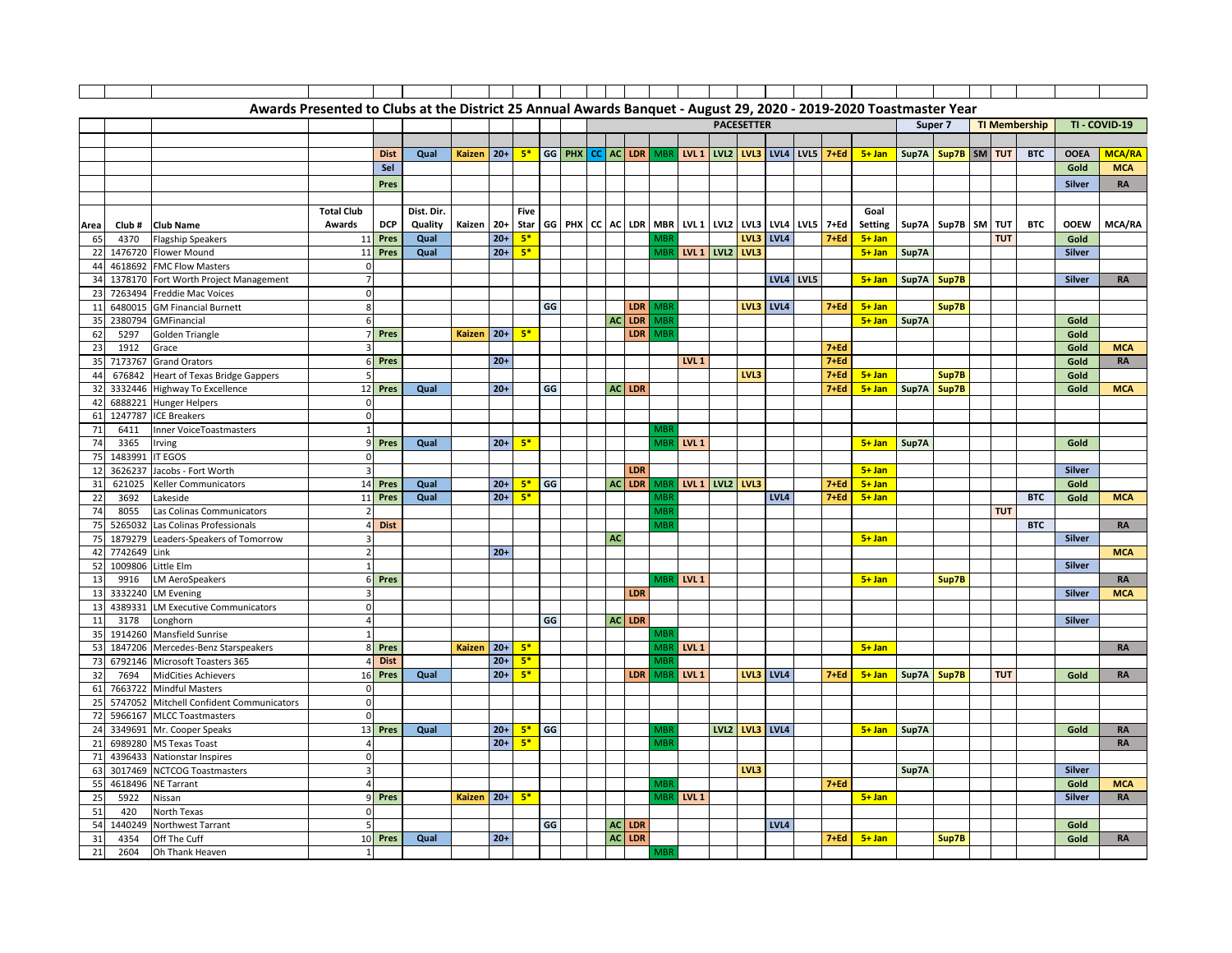| Awards Presented to Clubs at the District 25 Annual Awards Banquet - August 29, 2020 - 2019-2020 Toastmaster Year |                  |                                          |                   |             |            |               |       |             |    |        |  |           |            |                      |                                               |  |                   |             |                  |          |           |             |              |    |               |                      |               |               |  |
|-------------------------------------------------------------------------------------------------------------------|------------------|------------------------------------------|-------------------|-------------|------------|---------------|-------|-------------|----|--------|--|-----------|------------|----------------------|-----------------------------------------------|--|-------------------|-------------|------------------|----------|-----------|-------------|--------------|----|---------------|----------------------|---------------|---------------|--|
|                                                                                                                   |                  |                                          |                   |             |            |               |       |             |    |        |  |           |            |                      |                                               |  | <b>PACESETTER</b> |             |                  |          |           |             | Super 7      |    |               | <b>TI Membership</b> | TI - COVID-19 |               |  |
|                                                                                                                   |                  |                                          |                   |             |            |               |       |             |    |        |  |           |            |                      |                                               |  |                   |             |                  |          |           |             |              |    |               |                      |               |               |  |
|                                                                                                                   |                  |                                          |                   | <b>Dist</b> | Qual       | <b>Kaizen</b> | $20+$ | $-5*$       |    |        |  |           |            | GG PHX CC AC LDR MBR | LVL 1 LVL2 LVL3 LVL4 LVL5 7+Ed                |  |                   |             |                  |          | $5 + Jan$ | Sup7A       | Sup7B SM TUT |    |               | <b>BTC</b>           | <b>OOEA</b>   | <b>MCA/RA</b> |  |
|                                                                                                                   |                  |                                          |                   |             |            |               |       |             |    |        |  |           |            |                      |                                               |  |                   |             |                  |          |           |             |              |    |               |                      |               |               |  |
|                                                                                                                   |                  |                                          |                   | Sel         |            |               |       |             |    |        |  |           |            |                      |                                               |  |                   |             |                  |          |           |             |              |    |               |                      | Gold          | <b>MCA</b>    |  |
|                                                                                                                   |                  |                                          |                   | Pres        |            |               |       |             |    |        |  |           |            |                      |                                               |  |                   |             |                  |          |           |             |              |    |               |                      | Silver        | <b>RA</b>     |  |
|                                                                                                                   |                  |                                          |                   |             |            |               |       |             |    |        |  |           |            |                      |                                               |  |                   |             |                  |          |           |             |              |    |               |                      |               |               |  |
|                                                                                                                   |                  |                                          | <b>Total Club</b> |             | Dist. Dir. |               |       | <b>Five</b> |    |        |  |           |            |                      |                                               |  |                   |             |                  |          | Goal      |             |              |    |               |                      |               |               |  |
| Area                                                                                                              |                  | Club # Club Name                         | Awards            | <b>DCP</b>  | Quality    | Kaizen        | $20+$ | Star        |    |        |  |           |            |                      | GG   PHX   CC   AC   LDR   MBR   LVL 1   LVL2 |  | LVL3              |             | LVL4 LVL5 7+Ed   |          | Setting   | Sup7A       | Sup7B SM     |    | <b>TUT</b>    | <b>BTC</b>           | <b>OOEW</b>   | MCA/RA        |  |
| 24                                                                                                                |                  | 6103644 Once Upon A Time                 |                   |             |            |               |       |             |    |        |  |           |            | MВ                   |                                               |  |                   |             |                  |          |           | Sup7A       |              |    |               |                      |               | <b>RA</b>     |  |
| 65                                                                                                                |                  | 5031405 Oratory Excellence               | 8                 | <b>Dist</b> |            |               | $20+$ |             | GG |        |  |           |            | MBF                  |                                               |  | LVL3              |             |                  |          | $5 + Jan$ |             |              |    |               | <b>BTC</b>           |               | <b>RA</b>     |  |
| 41                                                                                                                |                  | 897575 Out On The Town                   | 9                 | Pres        | Qual       |               | $20+$ |             | GG |        |  |           | <b>LDR</b> |                      |                                               |  |                   |             |                  | $7 + Ed$ |           | Sup7A Sup7B |              |    |               |                      | Gold          |               |  |
| 14                                                                                                                |                  | 4716146 Panther City                     | 9                 | Pres        |            |               |       | $5*$        |    |        |  | <b>AC</b> | <b>LDR</b> | <b>MBF</b>           |                                               |  |                   |             |                  |          | $5 + Jan$ |             |              |    |               | <b>BTC</b>           | <b>Silver</b> | <b>RA</b>     |  |
| 22                                                                                                                | 7012652 Parkway  |                                          | $\mathbf 0$       |             |            |               |       |             |    |        |  |           |            |                      |                                               |  |                   |             |                  |          |           |             |              |    |               |                      |               |               |  |
| 14                                                                                                                | 349              | Plus-Two                                 | q                 | Pres        | Qual       |               | $20+$ | $5*$        |    |        |  |           |            | <b>MBR</b>           | LVL <sub>1</sub>                              |  |                   | LVL4        |                  |          |           |             |              |    |               |                      | Gold          | <b>RA</b>     |  |
| 35                                                                                                                | 4538             | Power Communicators                      | 3                 |             |            |               |       |             |    |        |  |           | LDR        |                      |                                               |  | LVL3              |             |                  |          |           |             |              |    |               |                      | <b>Silver</b> |               |  |
| 33                                                                                                                | 7407             | Pro A.M.                                 | 9                 | Pres        |            |               |       | $5*$        |    |        |  |           | <b>LDR</b> | <b>MBF</b>           |                                               |  |                   |             |                  | $7 + Ed$ | $5 + Jan$ |             |              |    |               | <b>BTC</b>           | Gold          | <b>RA</b>     |  |
| 22                                                                                                                |                  | 3467810 Progressive Leaders of Denton Co | $11\,$            | Pres        | Qual       |               | $20+$ | $5*$        |    |        |  | <b>AC</b> | LDR        |                      |                                               |  |                   | LVL4        |                  | $7+Ed$   | $5 + Jan$ | Sup7A       |              |    |               |                      | Gold          |               |  |
| 13                                                                                                                |                  | 2184904 Project Managers & Sys Engrs     | $\mathbf 0$       |             |            |               |       |             |    |        |  |           |            |                      |                                               |  |                   |             |                  |          |           |             |              |    |               |                      |               |               |  |
| 13                                                                                                                | 2008             | Quicksilver Express                      | 3                 |             |            |               |       |             |    |        |  |           |            |                      |                                               |  |                   |             | <b>LVL4 LVL5</b> |          |           | Sup7A       |              |    |               |                      |               |               |  |
| 52                                                                                                                | 7179868 Region 6 |                                          | $\mathbf 0$       |             |            |               |       |             |    |        |  |           |            |                      |                                               |  |                   |             |                  |          |           |             |              |    |               |                      |               |               |  |
| 41                                                                                                                | 2971             | Reveille                                 | 1                 |             |            |               |       |             |    |        |  |           |            |                      |                                               |  |                   |             |                  |          |           |             |              |    |               |                      |               | <b>MCA</b>    |  |
| 53                                                                                                                | 4236             | Roanoke Texas                            |                   | 15 Pres     | Qual       |               | $20+$ | $5*$        | GG |        |  |           | AC LDR MBF |                      |                                               |  |                   | $LVL3$ LVL4 |                  | $7+Ed$   | $5 + Jan$ |             |              | SM |               |                      | Gold          | <b>RA</b>     |  |
| 64                                                                                                                | 746              | Sabre Classic                            | $\mathbf 0$       |             |            |               |       |             |    |        |  |           |            |                      |                                               |  |                   |             |                  |          |           |             |              |    |               |                      |               |               |  |
| 51                                                                                                                |                  | 7768627 Safran Serve Denton              | $\overline{2}$    |             |            |               | $20+$ |             |    |        |  |           |            |                      |                                               |  |                   |             |                  |          |           |             |              |    |               |                      |               | <b>MCA</b>    |  |
| 15                                                                                                                |                  | 4486922 San Angelo                       | $\overline{2}$    |             |            |               |       |             |    |        |  |           |            | MBF                  |                                               |  |                   |             |                  |          |           |             |              |    |               |                      |               | <b>MCA</b>    |  |
| 55                                                                                                                | 1082792          | Savvy Sayers                             | $8\phantom{1}$    | Pres        | Qual       |               | $20+$ | $5*$        |    |        |  | AC        |            |                      |                                               |  |                   | LVL3 LVL4   |                  |          |           | Sup7A       |              |    |               |                      |               |               |  |
| 53                                                                                                                |                  | 6978716 Schwab Schpeaks                  | $\overline{2}$    |             |            |               |       |             |    |        |  |           |            | MBI                  |                                               |  |                   |             |                  |          |           |             |              |    |               |                      |               | <b>MCA</b>    |  |
| 61                                                                                                                |                  | 6765669 Sharp Leaders                    |                   |             |            |               |       |             |    |        |  |           |            | MBI                  |                                               |  |                   |             |                  |          |           |             |              |    |               |                      |               |               |  |
| 21                                                                                                                | 4225             | <b>Shining Stars</b>                     | $\mathbf 0$       |             |            |               |       |             |    |        |  |           |            |                      |                                               |  |                   |             |                  |          |           |             |              |    |               |                      |               |               |  |
| 63                                                                                                                |                  | 1171841 Siemens Arlington/Grand Prairie  | $\mathbf{0}$      |             |            |               |       |             |    |        |  |           |            |                      |                                               |  |                   |             |                  |          |           |             |              |    |               |                      |               |               |  |
| 25                                                                                                                |                  | 4368496 Signet Jewelers                  | $\mathbf 0$       |             |            |               |       |             |    |        |  |           |            |                      |                                               |  |                   |             |                  |          |           |             |              |    |               |                      |               |               |  |
| 61                                                                                                                | 629              | Six Twenty Nine Club                     |                   | 6 Dist      |            |               |       |             | GG |        |  |           | AC LDR     |                      |                                               |  |                   |             |                  |          |           |             |              |    |               |                      | <b>Silver</b> | <b>RA</b>     |  |
| 34                                                                                                                |                  | 593906 Skymasters                        |                   | 14 Pres     |            |               | $20+$ | $5*$        |    | GG PHX |  | AC        | LDR        | <b>MBR</b>           | LVL <sub>1</sub>                              |  |                   |             |                  |          | $5+$ Jan  | Sup7A Sup7B |              |    |               |                      | Gold          | <b>RA</b>     |  |
| 61                                                                                                                |                  | 6619708 Smiling Stars                    | 10                | Pres        | Qual       |               | $20+$ | $5*$        |    |        |  | AC        | <b>LDR</b> | <b>MBF</b>           |                                               |  |                   |             |                  |          | $5 + Jan$ |             |              |    |               | <b>BTC</b>           | Silver        |               |  |
| 33                                                                                                                |                  | 2112134 Soapbox Heroes                   | $\mathbf 0$       |             |            |               |       |             |    |        |  |           |            |                      |                                               |  |                   |             |                  |          |           |             |              |    |               |                      |               |               |  |
| 14                                                                                                                |                  | 5518497 Something to Talk About          | 12                | Pres        | Qual       |               | $20+$ |             | GG |        |  | <b>AC</b> | LDR        |                      | LVL <sub>1</sub>                              |  |                   |             |                  | $7 + Ed$ | $5 + Jan$ | Sup7A Sup7B |              |    |               |                      | Gold          |               |  |
| 64                                                                                                                | 4987             | Southlake                                | 12                | Pres        | Qual       |               | $20+$ | $5*$        |    |        |  | <b>AC</b> | LDR MBF    |                      | LVL <sub>1</sub>                              |  |                   |             |                  | $7 + Ed$ | $5 + Jan$ |             |              | SM |               |                      | Gold          |               |  |
| 64                                                                                                                | 989              | Southlake Saturday                       | $\mathbf{1}$      |             |            |               |       |             |    |        |  |           |            | MBF                  |                                               |  |                   |             |                  |          |           |             |              |    |               |                      |               |               |  |
| 42                                                                                                                | 4923671          | <b>SPEAK UNITED</b>                      | 0                 |             |            |               |       |             |    |        |  |           |            |                      |                                               |  |                   |             |                  |          |           |             |              |    |               |                      |               |               |  |
| 52                                                                                                                | 5286             | Speak Up New Life                        | $\overline{2}$    |             |            |               |       |             |    |        |  | AC        |            |                      |                                               |  |                   |             |                  |          |           |             | Sup7B        |    |               |                      |               |               |  |
| 64                                                                                                                | 633              | Speak With Success                       | $\mathbf{0}$      |             |            |               |       |             |    |        |  |           |            |                      |                                               |  |                   |             |                  |          |           |             |              |    |               |                      |               |               |  |
| 12                                                                                                                |                  | 6868376 Speaking For Change              | $\overline{3}$    |             |            |               |       |             |    |        |  | <b>AC</b> |            |                      |                                               |  |                   |             |                  |          |           | Sup7A       |              |    |               |                      | Gold          |               |  |
| 71                                                                                                                |                  | 768318 Speaking With Class               | $\mathbf 0$       |             |            |               |       |             |    |        |  |           |            |                      |                                               |  |                   |             |                  |          |           |             |              |    |               |                      |               |               |  |
| 72                                                                                                                |                  | 3331520 Strategic Communicators          | $\mathbf{1}$      |             |            |               |       |             |    |        |  |           |            |                      |                                               |  |                   |             |                  |          |           | Sup7A       |              |    |               |                      |               |               |  |
| 72                                                                                                                | 7502             | Successful Speakers                      | 3                 | <b>Dist</b> |            |               | $20+$ |             |    |        |  |           |            |                      |                                               |  |                   |             |                  |          |           |             |              |    |               |                      |               | RA            |  |
| 55                                                                                                                |                  | 4943717 Swesters                         | $\mathbf 0$       |             |            |               |       |             |    |        |  |           |            |                      |                                               |  |                   |             |                  |          |           |             |              |    |               |                      |               |               |  |
| 43                                                                                                                |                  | 3748248 T.E.A.M. Toasters                | $\mathbf{1}$      |             |            |               |       |             |    |        |  |           |            |                      |                                               |  |                   |             |                  |          |           |             |              |    |               |                      |               | <b>RA</b>     |  |
| 24                                                                                                                | 6017             | <b>Talk Blue</b>                         | $\mathbf{1}$      |             |            |               |       |             |    |        |  |           |            |                      | LVL <sub>1</sub>                              |  |                   |             |                  |          |           |             |              |    |               |                      |               |               |  |
| 11                                                                                                                |                  | 1826942 Tarrant County                   | $\mathbf{1}$      |             |            |               |       |             |    |        |  |           |            | MBF                  |                                               |  |                   |             |                  |          |           |             |              |    |               |                      |               |               |  |
| 41                                                                                                                | 5555             | <b>TCU Toastmasters</b>                  | $\mathbf 0$       |             |            |               |       |             |    |        |  |           |            |                      |                                               |  |                   |             |                  |          |           |             |              |    |               |                      |               |               |  |
| 65                                                                                                                |                  | 2287526 Texas Toast                      | $\mathbf 0$       |             |            |               |       |             |    |        |  |           |            |                      |                                               |  |                   |             |                  |          |           |             |              |    |               |                      |               |               |  |
| 61                                                                                                                | 1415             | Thumbs Up                                | 11                | Sel         |            |               | $20+$ | $5*$        |    |        |  |           |            | MBF                  | $LVL1$ LVL2                                   |  |                   |             |                  |          |           |             | Sup7B        |    | <b>SM</b> TUT |                      | <b>Silver</b> | <b>RA</b>     |  |
| 11                                                                                                                | 9595             | Tip Top                                  | 6                 | Pres        |            |               |       | $5*$        |    |        |  |           |            | MBI                  |                                               |  |                   |             |                  |          |           |             |              |    |               | <b>BTC</b>           | Gold          | <b>RA</b>     |  |
| 73                                                                                                                |                  | 7703369 Toastmasters Gartner Irving      | 5 <sup>1</sup>    |             |            |               | $20+$ | $5*$        |    |        |  |           |            | MBF                  |                                               |  |                   |             |                  |          |           |             |              |    | <b>TUT</b>    |                      |               | <b>RA</b>     |  |